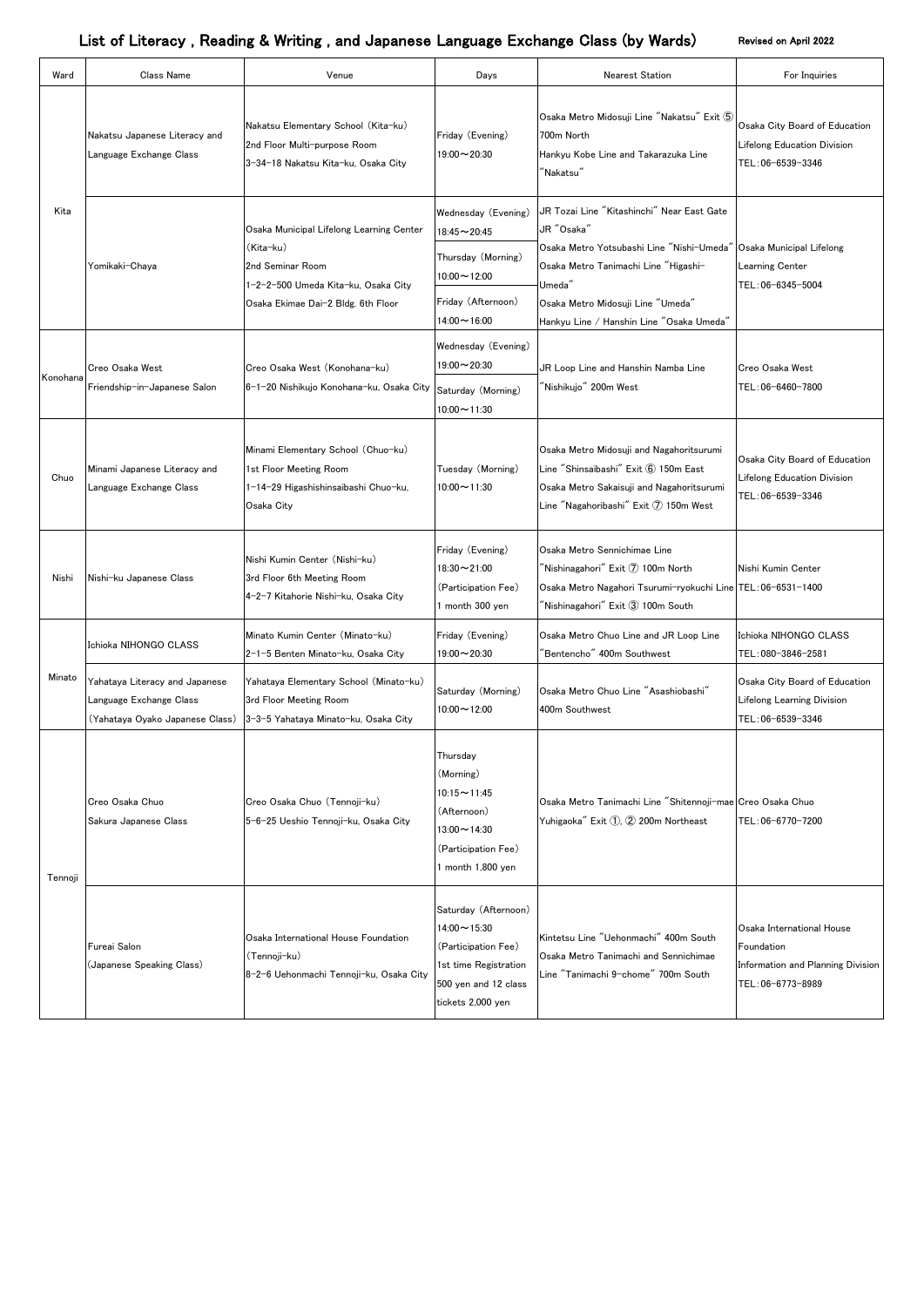| Ward                | <b>Class Name</b>                                                           | Venue                                                                                                                                 | Days                                                                                                                                                     | <b>Nearest Station</b>                                                                                                             | For Inquiries                                                                                             |
|---------------------|-----------------------------------------------------------------------------|---------------------------------------------------------------------------------------------------------------------------------------|----------------------------------------------------------------------------------------------------------------------------------------------------------|------------------------------------------------------------------------------------------------------------------------------------|-----------------------------------------------------------------------------------------------------------|
| Tennoji             | Literacy Japanese Tennoji                                                   | Osaka Kyoiku University Tennoji Campus<br>(Tennoji-ku)<br>4-88 Kawahoricho Tennoji-ku, Osaka City                                     | Friday (Afternoon)<br>$14:00 \sim 16:00$                                                                                                                 | JR "Teradacho" 350m West<br>JR "Tennoji" North Exit and 600m East                                                                  | Osaka Kyoiku University<br>Academic Cooperation Division<br>Local Cooperation Office<br>TEL: 072-978-3253 |
|                     | Tateba Japanese Literacy and<br>Language Exchange Class                     | Former Tateba Elementary School<br>(Naniwa-ku)<br>2nd Floor Lifelong Learning Room<br>2-1-15 Tateba Naniwa-ku, Osaka City             | Wednesday (Evening)<br>$19:00 \sim 20:30$                                                                                                                | Osaka Metro Sennichimae Line and Hanshin<br>Namba Line "Sakuragawa" 500m Southwest<br>JR "Ashiharabashi" 500m Northwest            | Osaka City Board of Education<br>Lifelong Education Division<br>TEL: 06-6539-3346                         |
|                     | Naniwa Literacy Class                                                       | Sakae Elementary School (Naniwa-ku)<br>1st Floor Lifelong Learning Room<br>1-1-61 Naniwahigashi Naniwa-ku, Osaka<br>City              | Friday (Evening)<br>19:00~21:00                                                                                                                          | JR Loop Line "Ashiharabashi" 100m East                                                                                             |                                                                                                           |
| Naniwa              | Nihongo Namba                                                               | Osaka Municipal Namba Citizens' Learning<br>Center (Naniwa-ku)<br>1-4-1 Minatomachi Naniwa-ku, Osaka City<br>OCAT Bldg. 4th Floor     | Tuesday<br>(Morning)<br>$10:00 \sim 11:30$<br>(Afternoon)<br>$13:30 \sim 15:00$<br>(Evening)<br>$19:00 \sim 20:30$<br>(materials)<br>month about 200 yen | Osaka Metro Midosuji / Yotsubashi /<br>Sennichimae Line / Kintetsu / Nankai /<br>Hanshin / JR "Namba"                              | Osaka Municipal Namba Citizens'<br>Learning Center<br>TEL: 06-6643-7010                                   |
| Nishi               | Dekijima Japanese Literacy and<br>yodogawa Language Exchange Class          | Dekijima Elementary School (Nishi<br>yodogawa-ku)<br>1st Floor Multi-purpose Room<br>2-2-24 Dekijima Nishi Yodogawa-ku, Osaka<br>City | Tuesday (Evening)<br>$19:00 \sim 20:30$                                                                                                                  | Hanshin Namba Line "Dekijima" 300m South                                                                                           | Osaka City Board of Education<br>Lifelong Education Division<br>TEL:06-6539-3346                          |
| Yodogawa            | Kitanakajima Japanese Literacy and (Yodogawa-ku)<br>Language Exchange Class | Kitanakajima Elementary School<br>4th Floor Multi-purpose Room<br>5-3-4 Miyahara Yodogawa-ku, Osaka City                              | Thursday (Evening)<br>$19:00 \sim 20:30$                                                                                                                 | Osaka Metro Midosuji Line "Higashimikuni"<br>Exit 5 200m Southwest                                                                 | Osaka City Board of Education<br>Lifelong Education Division<br>TEL:06-6539-3346                          |
|                     | Kashima Literacy Class                                                      | Kashima Elementary School (Yodogawa-<br>ku)<br>2nd Floor Meeting Room<br>1-60-28 Kashima Yodogawa-ku, Osaka<br>City                   | Wednesday (Evening)<br>$19:00 \sim 21:00$                                                                                                                | JR Tozai Line "Kashima" 400m Northeast<br>Osaka City Bus No. 97 "Kashima-naka"<br>150m South                                       | Osaka City Board of Education<br>Lifelong Education Division<br>TEL: 06-6539-3346                         |
| Higashi<br>yodogawa | Keihatsu Literacy Class                                                     | Keihatsu Elementary School<br>(Higashiyodogawa-ku)<br>2nd Floor Library<br>4-8-38 Higashinakajima Higashiyodogawa-<br>ku, Osaka City  | Friday (Evening)<br>$19:00 \sim 20:30$                                                                                                                   | Hankyu Kyoto Line "Sozenji" Exit 1 300m<br>Northwest<br>JR and Osaka Metro Midosuji Line "Shin-<br>Osaka" East Exit 600m Southeast | Osaka City Board of Education<br>Lifelong Education Division<br>TEL: 06-6539-3346                         |
|                     | Minamikata Literacy Class                                                   | Keihatsu Center (Higashiyodogawa-ku)<br>2nd Floor Meeting Room<br>5-1-6 Higashinakajima Higashiyodogawa-<br>ku, Osaka City            | Wednesday (Evening)<br>$19:00 \sim 21:00$                                                                                                                | Hankyu Kyoto Line "Sozenji" Exit 1 300m<br>Northwest<br>JR and Osaka Metro Midosuji Line "Shin-<br>Osaka" East Exit 600m Southeast |                                                                                                           |
|                     | Asuka Literacy Class                                                        | Keihatsu Center (Higashiyodogawa-ku)<br>2nd Floor Meeting Room<br>5-1-6 Higashinakajima Higashiyodogawa-<br>ku, Osaka City            | Tuesday (Evening)<br>$19:00 \sim 21:00$<br>Saturday (Morning)<br>$10:00 \sim 12:00$                                                                      | Hankyu Kyoto Line "Sozenji" Exit 1 300m<br>Northwest<br>JR and Osaka Metro Midosuji Line "Shin-<br>Osaka" East Exit 600m Southeast | Osaka City Board of Education<br>Lifelong Education Division<br>TEL:06-6539-3346                          |
|                     | <b>Hinode Literacy Class</b>                                                | Awaji Junior High School<br>(Higashiyodogawa-ku)<br>1st Floor Fureai Room                                                             | Thursday (Evening)<br>$19:00 \sim 21:00$                                                                                                                 | Hankyu Line "Awaji" West gate 1.3km<br>Southwest<br>JR Tokaido Line "Higashi-Yodogawa" East                                        |                                                                                                           |
|                     |                                                                             | 4-25-53 Nishiawaji Higashiyodogawa-ku,<br>Osaka City                                                                                  | Saturday (Afternoon)<br>$14:00 \sim 16:00$                                                                                                               | Exit 1km East                                                                                                                      |                                                                                                           |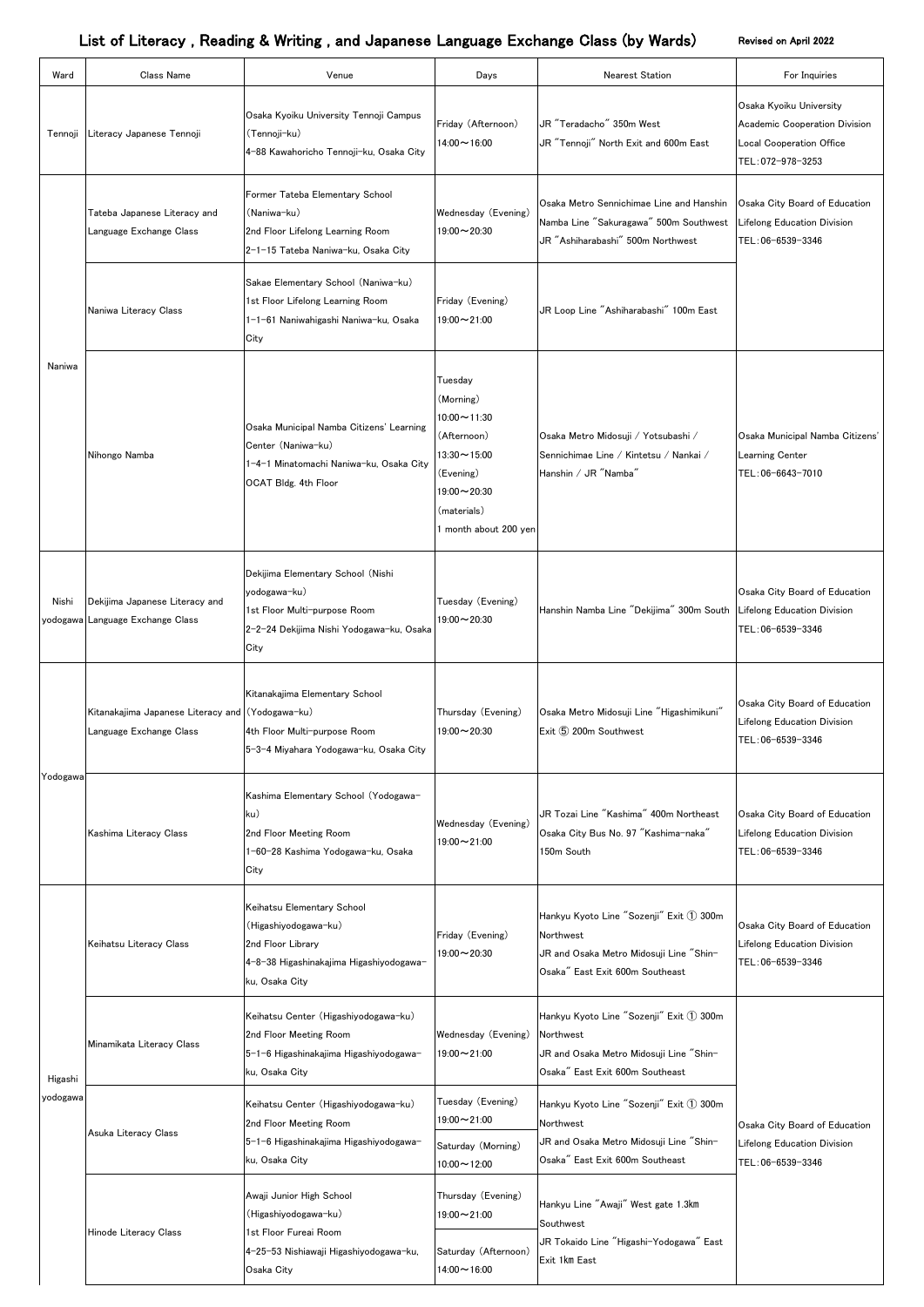| Ward                | Class Name                                                                      | Venue                                                                                                                                  | Days                                                                                                                   | <b>Nearest Station</b>                                                                                                                                                                                          | For Inquiries                                                                                                           |
|---------------------|---------------------------------------------------------------------------------|----------------------------------------------------------------------------------------------------------------------------------------|------------------------------------------------------------------------------------------------------------------------|-----------------------------------------------------------------------------------------------------------------------------------------------------------------------------------------------------------------|-------------------------------------------------------------------------------------------------------------------------|
| Higashi<br>yodogawa | Elementary Japanese Class                                                       | Higashiyodogawa-ku Community Hall<br>(Higashi Yodogawa-ku)<br>1−4−53 Higashiawaji Higashiyodogawa−ku,<br>Osaka City                    | Monday (Morning)<br>$10:00 \sim 11:30$                                                                                 | Hankyu Kyoto and Senri Line "Awaji" East<br>Exit 800m Southeast                                                                                                                                                 | Higashiyodogawa-ku Community<br>Hall<br>TEL:06-6379-0700                                                                |
|                     | Komatsu Nihongo Salon                                                           | Komatsu Elementary School<br>(Higashiyodogawa-ku)<br>1st Floor Meeting Room<br>3-18-15 Komatsu Higashiyodogawa-ku,<br>Osaka City       | Semi-weekly<br>Wednesday (Evening)<br>$19:30 \sim 21:00$                                                               | Hankyu Kyoto Line "Aikawa" East Exit 700m<br>Southeast<br>Hankyu Kyoto Line "Kami-shinjo" North Exit<br>800m Northeast                                                                                          | Osaka City Board of Education<br>Lifelong Education Division<br>TEL:06-6539-3346                                        |
| Higashi<br>nari     | Taisei Literacy and Japanese<br>Language Exchange Class                         | Taisei Elementary School (Higashinari-ku)<br>1st Floor Multi-purpose Room<br>3-2-62 Oimazato Higashinari-ku, Osaka<br>City             | Thursday (Evening)<br>$19:00 \sim 20:30$                                                                               | Osaka Metro Sennichimae and Imazatosuji<br>Line "Imazato" Exit 2 300m Southwest                                                                                                                                 | Osaka City Board of Education<br>Lifelong Education Division<br>TEL:06-6539-3346                                        |
| Ikuno               | Kita-Tatsumi Literacy and<br>Japanese Language Exchange Class 3rd Floor Library | Kita-Tatsumi Elementary School (Ikuno-<br>ku)<br>1-30-29 Tatsumikita Ikuno-ku, Osaka City                                              | Wednesday (Evening)<br>$19:00 \sim 20:30$                                                                              | Osaka Metro Sennichimae Line "Kita-<br>Tatsumi" Exit 4 Exit 800m West<br>Kintetsu Bus "Kita-Tatsumi Shogakko-mae"                                                                                               | Osaka City Board of Education<br>Lifelong Education Division<br>TEL: 06-6539-3346                                       |
|                     | Takadono Literacy                                                               | Takadono Elementary School (Asahi-ku)<br>1st Floor Multi-purpose Room<br>6-9-10 Takadono Asahi-ku, Osaka City                          | Monday (Evening)<br>$19:00 \sim 21:00$                                                                                 | Osaka Metro Tanimachi Line "Sekime-<br>Takadono" Exit 5 500m Northwest<br>Keihan "Sekime" 900m Southwest                                                                                                        | Osaka City Board of Education<br>Lifelong Education Division<br>TEL:06-6539-3346                                        |
|                     | Ikue Literacy Tuesday Class                                                     | Group Home Yotsuba (Asahi-ku)<br>1st Floor Hall<br>4-1-16 Akagawa Asahi-ku, Osaka City                                                 | Tuesday (Evening)<br>$19:00 \sim 21:00$                                                                                | Osaka City Bus "Ikue"                                                                                                                                                                                           |                                                                                                                         |
| Asahi               | Ryogoku Literacy Class                                                          | Shimizu Elementary School (Asahi-ku)<br>1st Floor Meeting Room<br>5-1-12 Shimizu Asahi-ku, Osaka City                                  | Thursday (Evening)<br>$19:00 \sim 21:00$<br>1st and 3rd Saturday<br>(Afternoon)<br>* Semi-weekly<br>$13:00 \sim 15:00$ | Osaka Metro Imazatosuji Line "Shimizu" Exit<br>$(1)$ 150m North<br>Osaka City Bus "Shimizu Shogakko-mae"                                                                                                        |                                                                                                                         |
|                     | Asahi-ku Japanese Class                                                         | Asahi-ku Community Center (Asahi-ku)<br>1-11-14 Nakamiya Asahi-ku, Osaka City                                                          | Friday (Morning)<br>$10:00 \sim 12:00$<br>(Participation Fee)<br>1 month 100 yen                                       | Osaka Metro Tanimachi Line "Sembayashi-<br>Omiya" 800m West<br>Osaka City Bus "Asahi Ward Office" and<br>"Kumin Center-mae"                                                                                     | Asahi Ward Office Civic<br><b>Coordination Section</b><br>Human Rights Education<br>Promotion Group<br>TEL:06-6957-9734 |
| Joto                | Shigino Literacy and Japanese<br>Language Exchange Class                        | Shigino Elementary School (Joto-ku)<br>1st Floor Lower Class Science Room<br>4-11-48 Shiginonishi Joto-ku, Osaka City                  | Tuesday (Evening)<br>$19:00 \sim 20:30$                                                                                | JR Gakkentoshi Line and Osaka Metro<br>Imazatosuji Line "Shigino" 500m West<br>JR Loop Line "Osakajokoen" 800m East                                                                                             | Osaka City Board of Education<br>Lifelong Education Division<br>TEL:06-6539-3346                                        |
|                     | Creo Osaka Higashi<br>Elementary Japanese Class                                 | Creo Osaka Higashi (Joto-ku)<br>2-1-21 Shiginonishi Joto-ku, Osaka City                                                                | Thursday (Morning)<br>$10:00 \sim 11:30$                                                                               | Osaka Metro Nagahori Tsurumi-ryokuchi Line<br>$\mathrm{^{\prime\prime}}$ Osaka Business Park $\mathrm{^{\prime\prime}}$ Exit $\mathrm{(4)}$ 700m East<br>JR Loop / Tozai Line / Keihan "Kyobashi"<br>700m South | Creo Osaka Higashi<br>TEL:06-6965-1200                                                                                  |
| Abeno               | Abeno Japanese Literacy Class                                                   | Osaka Municipal Abeno Citizens' Learning<br>Center (Abeno-ku)<br>3-10-1-300 Abenosuji Abeno-ku, Osaka<br>City<br>Abeno Belta 3rd Floor | Monday (Afternoon)<br>$14:00 \sim 15:30$                                                                               | Osaka Metro Tanimachi Line "Abeno" Near<br>Exit $\circled{7}$<br>JR and Osaka Metro Midosuji Line "Tennoji"<br>Kintetsu Minami Osaka Line "Osaka-                                                               | Osaka Municipal Abeno Citizens'<br>Learning Center<br>TEL: 06-6634-7951                                                 |
|                     |                                                                                 |                                                                                                                                        | Thursday (Evening)<br>$19:00 \sim 20:30$                                                                               |                                                                                                                                                                                                                 |                                                                                                                         |
|                     |                                                                                 |                                                                                                                                        | Friday (Morning)<br>$10:00 \sim 11:30$                                                                                 | Abenobashi" 500m South                                                                                                                                                                                          |                                                                                                                         |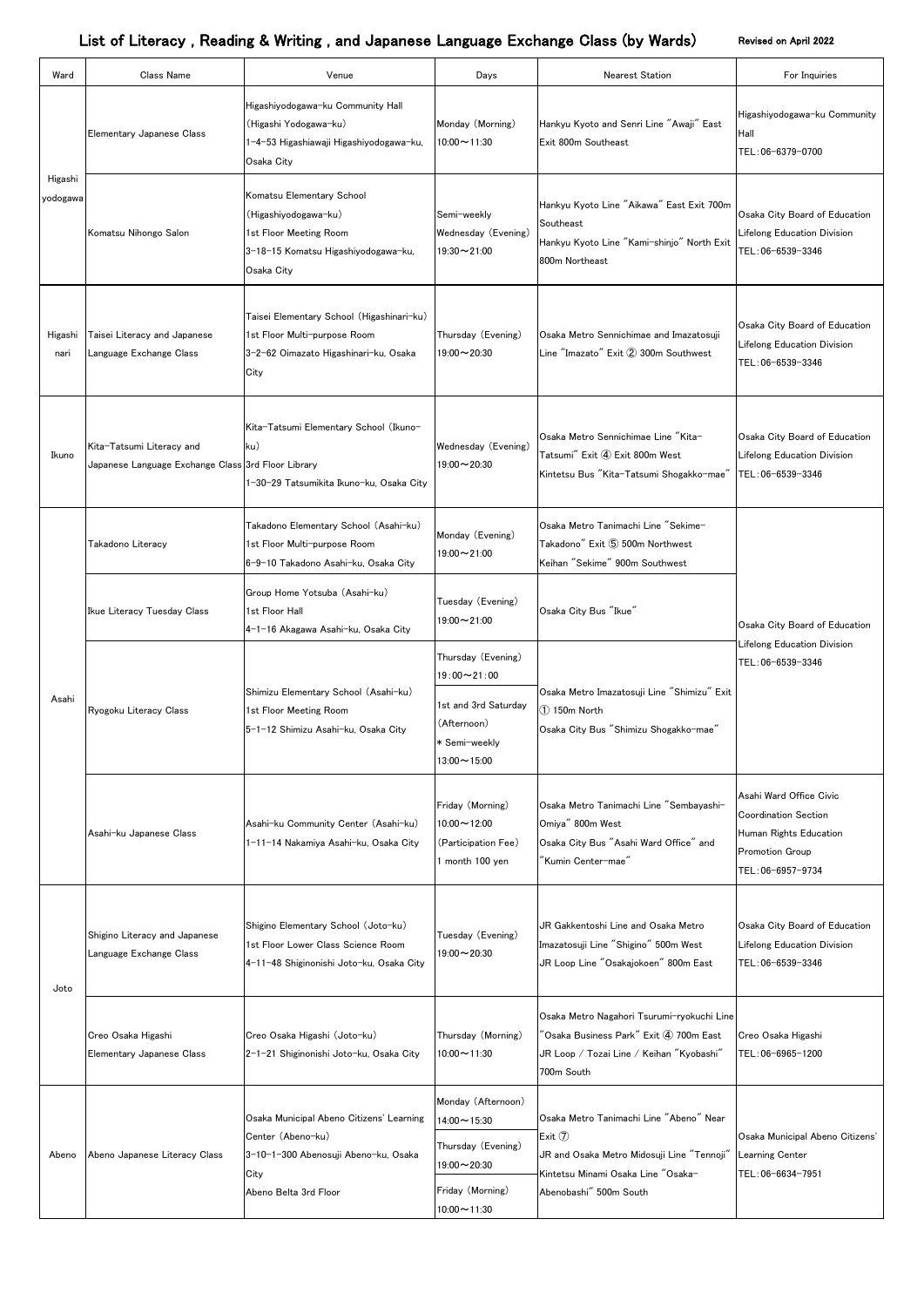| Ward                 | <b>Class Name</b>                                                                                                                               | Venue                                                                                                                                                        | Days                                                                                   | <b>Nearest Station</b>                                                                                                                                                                                  | For Inquiries                                                                     |
|----------------------|-------------------------------------------------------------------------------------------------------------------------------------------------|--------------------------------------------------------------------------------------------------------------------------------------------------------------|----------------------------------------------------------------------------------------|---------------------------------------------------------------------------------------------------------------------------------------------------------------------------------------------------------|-----------------------------------------------------------------------------------|
| Suminoe              | Hirabayashi Japanese Language<br><b>Exchange Class</b>                                                                                          | Hirabayashi Elementary School (Suminoe-<br>ku)<br>1st Floor Lifelong Learning Room<br>2-6-48 Hirabayashiminami Suminoe-ku,<br>Osaka City                     | Friday (Evening)<br>$19:00 \sim 21:00$                                                 | New Tram "Hirabayashi" Exit 2 500m<br>Southwest                                                                                                                                                         | Osaka City Board of Education<br>Lifelong Education Division<br>TEL:06-6539-3346  |
|                      | Suminoe Kaikan Japanese<br>Language Class                                                                                                       | Suminoe Kaikan (Suminoe-ku)<br>3-1-20 Minamikagaya Suminoe-ku, Osaka<br>City<br>Suminoe Hukugou Building 2nd floor                                           | 2nd and 4th Monday<br>(Evening) 19:00~20:30                                            | Osaka Metro Yotsubashi Line .<br>New Tram Nanko-Port town Line<br>"Suminoekoen"<br>Yotsubashi Line Exit $\Phi$<br>Southeast about 5 minutes on foot                                                     | Suminoe Kaikan<br>TEL 06-6683-2882                                                |
|                      | Asaka Literacy and Japanese Class                                                                                                               | Abikominami Junior High School<br>(Sumiyoshi-ku)<br>1st Floor Multi-purpose Room<br>1-8-55 Asaka Sumiyoshi-ku, Osaka City                                    | Tuesday (Evening)<br>$19:00 \sim 20:30$                                                | Osaka Metro Midosuji Line "Abiko" Exit 4<br>700m South                                                                                                                                                  |                                                                                   |
|                      | Sumiyoshi Sumiyoshi Rotational Reading<br>Meeting<br>* Literacy Class on Wednesdays<br>and Saturdays<br>Japanese Language Class on<br>Thursdays | Sumiyoshi Social Welfare Promotion Center<br>(Sumiyoshi-ku)<br>1st Floor Neighborhood Exchange Space<br>5-6-15 Tezukayamahigashi Sumiyoshi-ku,<br>Osaka City | Wednesday<br>(Afternoon)<br>$13:00 \sim 15:00$                                         | Nankai Koya Line "Sumiyoshihigashi"                                                                                                                                                                     | Osaka City Board of Education<br>Lifelong Education Division<br>TEL: 06-6539-3346 |
|                      |                                                                                                                                                 |                                                                                                                                                              | Thursday (Evening)<br>$19:00 \sim 21:00$<br>Saturday (Afternoon)<br>$13:00 \sim 15:00$ |                                                                                                                                                                                                         |                                                                                   |
| Higashi<br>sumiyoshi | Imagawa Literacy and Japanese<br>Language Exchange Class                                                                                        | Imagawa Elementary School<br>(Higashisumiyoshi-ku)<br>1st Floor Multi-purpose Room<br>4-24-4 Imagawa Higashisumiyoshi-ku,<br>Osaka City                      | Monday (Evening)<br>$19:00 \sim 20:30$                                                 | Kintetsu Minami Osaka Line "Imagawa" Exit<br>3 500m East                                                                                                                                                | Osaka City Board of Education<br>Lifelong Education Division<br>TEL:06-6539-3346  |
|                      | Yata Literacy Class                                                                                                                             | Yuai Center (Higashisumiyoshi-ku)<br>3rd Floor Main Conference Room<br>5-13-9 Yata Higashisumiyoshi-ku, Osaka<br>City                                        | Wednesday (Evening)<br>$19:00 \sim 21:00$                                              | Kintetsu Minami Osaka Line "Yata" 1.1km<br>South<br>Osaka City Bus "Yata Gyoki Ohashi"                                                                                                                  | Osaka City Board of Education<br>Lifelong Education Division<br>TEL:06-6539-3346  |
| Hirano               | Uriwarihigashi Literacy and<br>Japanese Language Exchange Class                                                                                 | Uriwarihigashi Elementary School (Hirano-<br>ku)<br>1st Floor Meeting Room<br>Uriwarihigashi 2-5-78 Hirano-ku, Osaka<br>City                                 | Friday (Evening)<br>19:15~21:00                                                        | Osaka Metro Tanimachi Line "Deto" Exit $\textcircled{1}$<br>600m Southwest                                                                                                                              | Osaka City Board of Education<br>Lifelong Education Division<br>TEL:06-6539-3346  |
|                      | Hirano Literacy Class (Literacy)<br>Hirano Literacy Class (Japanese)                                                                            | Hiranokita Junior High School (Hirano-ku)<br>1st Floor Meeting Room<br>1-8-55 Hiranomiyamachi Hirano-ku, Osaka<br>City                                       | Tuesday (Evening)<br>19:00~21:00                                                       | JR Yamatoji Line "Hirano" Exit 1 500m<br>South                                                                                                                                                          | Osaka City Board of Education<br>Lifelong Education Division<br>TEL:06-6539-3346  |
|                      | Creo Osaka Minami<br>Elementary Japanese Class                                                                                                  | Creo Osaka Minami (Hirano-ku)<br>6-2-33 Kirenishi Hirano-ku, Osaka City                                                                                      | Thursday (Morning)<br>$10:00 \sim 11:30$                                               | Osaka Metro Tanimachi Line "Kire-Uriwari"<br>Exit 1 400m Northwest                                                                                                                                      | Creo Osaka Minami<br>TEL: 06-6705-1100                                            |
| Nishinari            | Kishinosato Japanese Literacy and<br>Language Exchange Class                                                                                    | Kishinosato Elementary School (Nishinari-<br>ku)<br>3rd Floor Library<br>1-8-22 Sembonnaka Nishinari-ku, Osaka<br>City                                       | Friday (Evening)<br>$19:00 \sim 20:30$                                                 | Osaka Metro Yotsubashi Line "Kishinosato"<br>Exit 3 200m West<br>Nankai "Kishinosato-Tamade" 700m<br>Southwest                                                                                          | Osaka City Board of Education<br>Lifelong Education Division<br>TEL: 06-6539-3346 |
|                      | Nishinari Literacy Class<br>* Literacy Class on Wednesdays<br>Japanese Language Class on<br>Thursdays                                           | Nishinari Neighborhood Hall Smile Yu-to-Ai<br>(Nishinari-ku)<br>1st Floor Studio 1<br>2-5-9 Deshiro Nishinari-ku, Osaka City                                 | Wednesday (Evening)<br>$18:00 \sim 20:00$<br>Thursday (Evening)<br>$18:00 \sim 20:00$  | JR Loop Line "Imamiya" 700m South<br>Osaka Metro Yotsubashi Line<br>$\check{}$ Hanazonocho $\check{~}$ Exit $\check{2}$ ) 1.1km Northwest<br>Near Osaka City Bus No. 52 "Nishinari<br>Shogaisha Kaikan" | Osaka City Board of Education<br>Lifelong Education Division<br>TEL:06-6539-3346  |